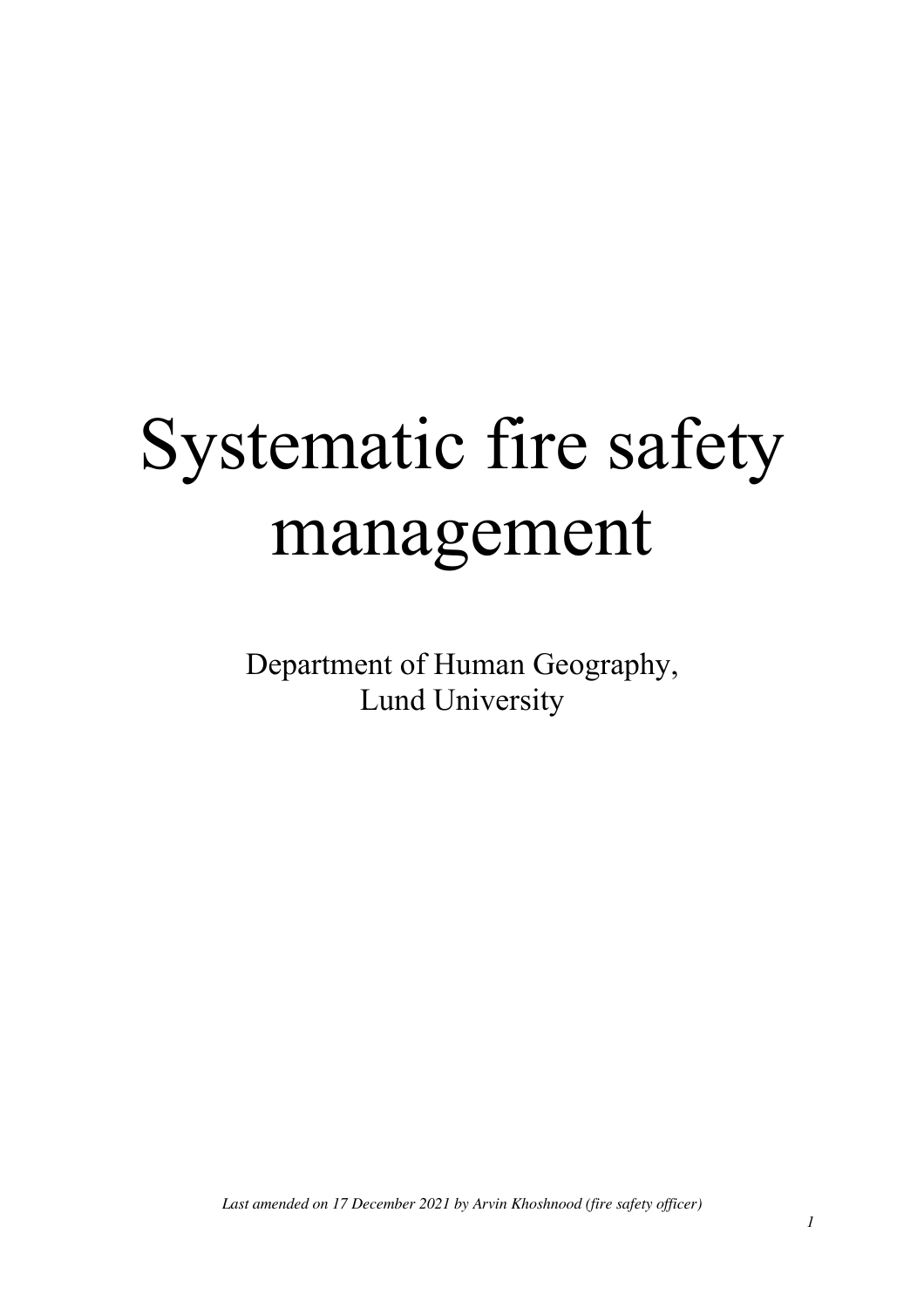# **DESCRIPTION**

This documentation concerns fire safety management at the Department of Human Geography, Lund University, Lund, Geocentrum I and covers floors 1, 3 and 4, and all venues on floor 5 except for the rooms 508, 517 and 518.

The document is structured according to the emergency services' 7 steps for systematic fire safety management and is available on the department's website and on notice boards at the department. Complete fire safety documentation, containing further information, is kept by the fire safety officer.

# **1. RESPONSIBILITY**

The Act on Protection against Accidents states that: *Owners or occupiers of buildings and other*  facilities are to maintain a reasonable level of equipment for fire extinguishing and other *accidents and take any other measures necessary to prevent fire and to prevent or limit damage resulting from fire.* (Chapter 2 Section 2 of the Act on Protection against Accidents)

Systematic fire safety management is to be conducted in cooperation with Akademiska Hus and the other organisations at Geocentrum. The department is responsible for floors 1, 3 and 4, and all rooms on floor 5 except for the rooms 508, 517 and 518 at Geocentrum 1. The main responsibility for safety rests with the head of department, but the fire safety officer coordinate and carry out the fire safety work. The department's buildings are the property of Akademiska Hus, which is responsible for implementing any measures required to correct structural deficiencies in the buildings.

The Department of Physical Geography and Ecosystem Science (INES) is responsible for fire safety on floors 0 and 2 in Geocentrum 1. Contact person: Marcin Jackowicz-Korczynski (marcin.jackowicz-korczynski@nateko.lu.se, 046-222 37 94)

At the time of amending the document, there are no tenants using the rooms 508, 517 and 518 at Geocentrum 1.

Some lecture rooms and laboratories are also used by staff and students from INES. Likewise, we have two store rooms on floor 0 and room 212 on floor 2, where INES is responsible for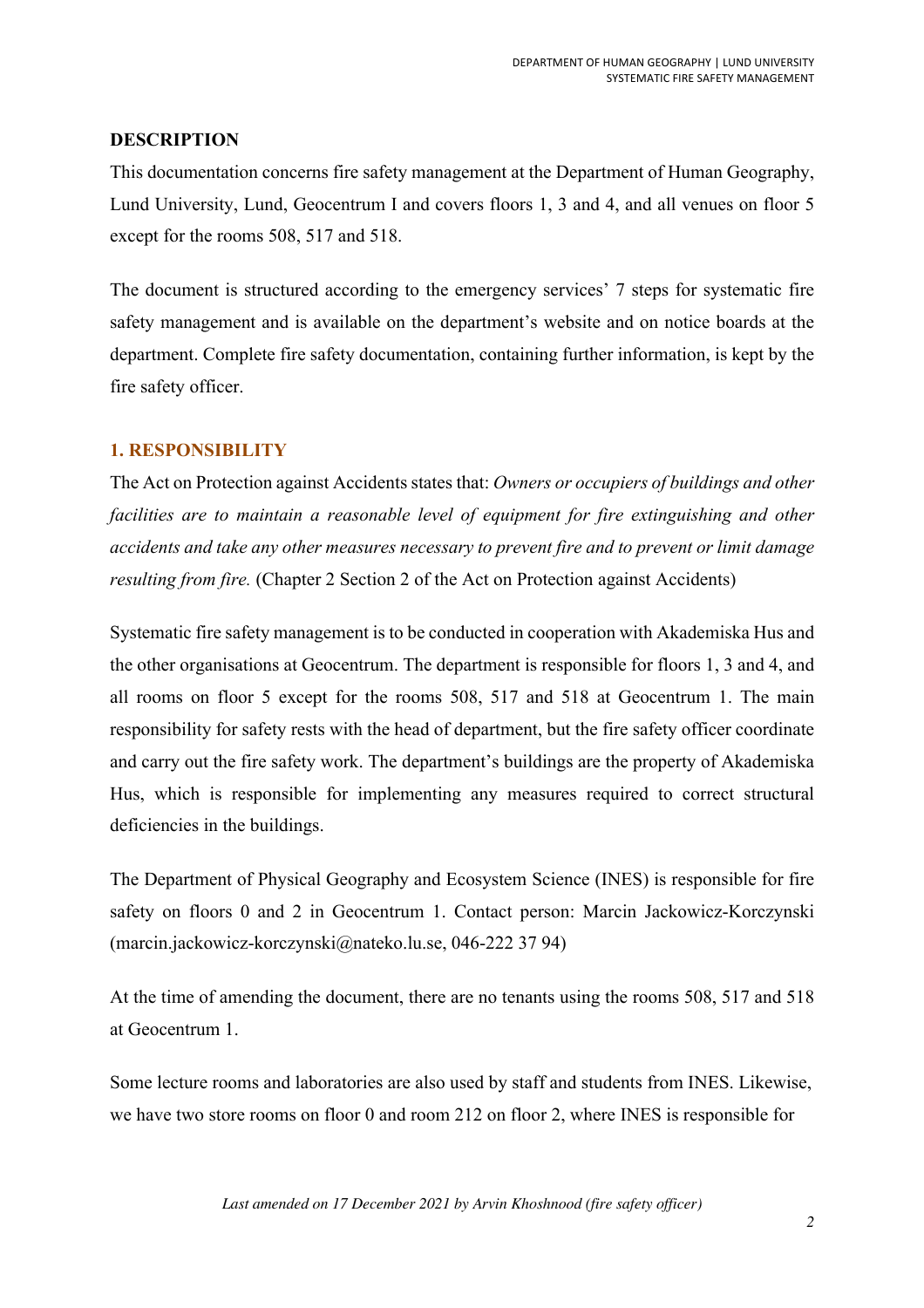fire safety. The venues at the department can be booked by other departments at Lund University or external organisations. The organisation booking venues is responsible for its own staff/students/guests, but the Department of Human Geography is responsible for the premises.

# **Policy**

The fire safety policy of the Department of Human Geography complies with general Lund University guidelines: "Within Lund University, we are to work on fire safety to protect lives, health and property and to promote ongoing activities and safeguard continuous operation. All those who visit the University's premises, employees, students and guests, are to feel safe with regard to fire protection and access to secure evacuation."

# **2. ORGANISATION**

The department has no officer responsible for flammable substances or gases as no such substances are used at the department. INES is responsible for the flammable substances or gases they you at Geocentrum 1.

The following functions/responsibilities have been delegated:

# **Principal**:

Ola Hall, head of department, tel: 046-222 84 09, 0733-74 78 49 *Work duties:* 

- Check compliance and follow-up.
- Inform LU Estates of who the fire safety officer is.

# **Fire safety officer:**

Arvin Khoshnood,

# tel: 046 222 86 90

*Work duties according to the delegation rules:* 

- Plan, coordinate and communicate fire safety management work.
- Maintain/update documentation and take part in inspections of the department's systematic fire safety management work (pursuant to Chapter 5 Section 1 in the Act on Protection against Accidents (2003:778)).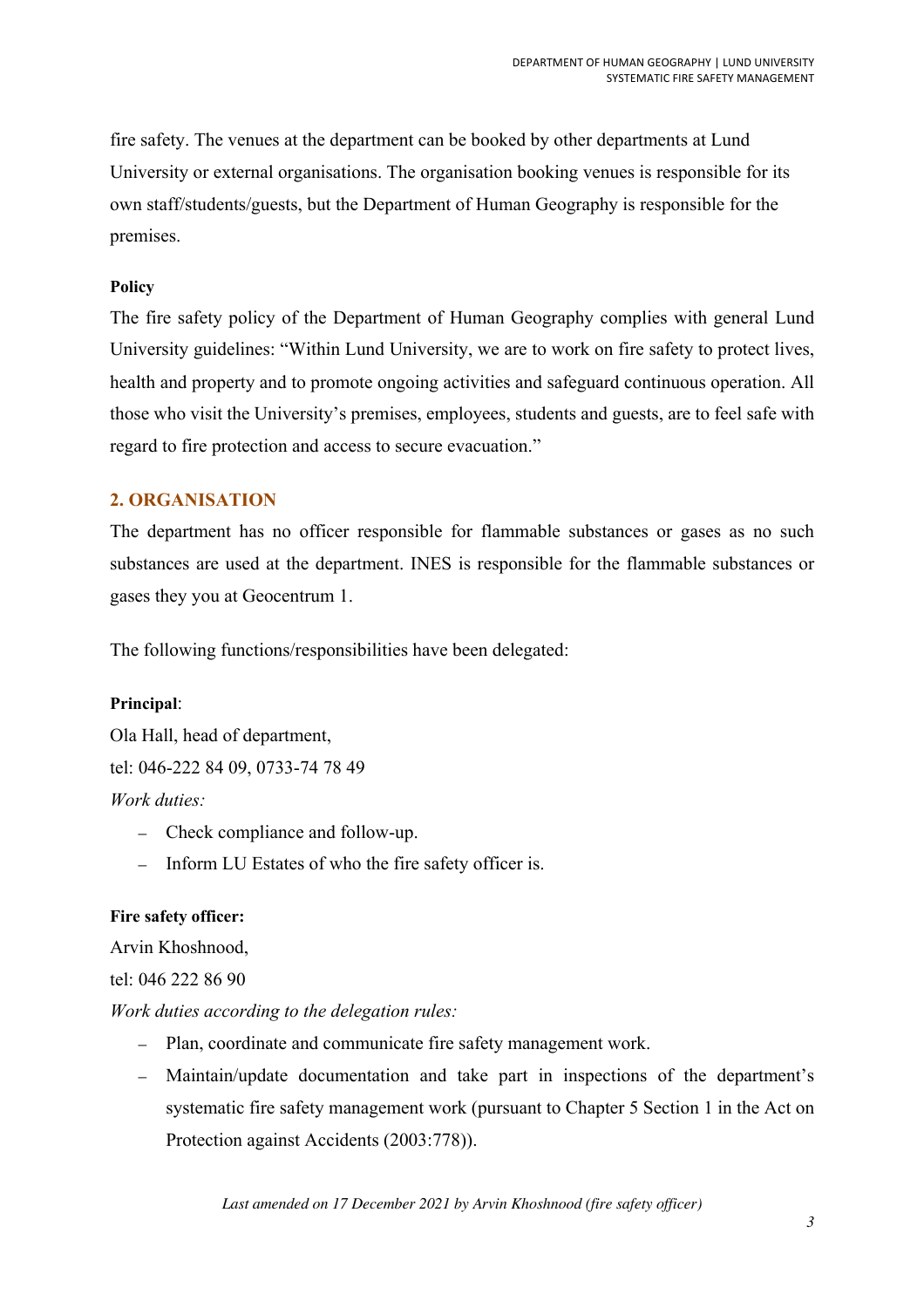- Coordinate training in general fire safety, and document implementation.
- Plan and implement annual evacuation drills.
- Conduct checks, analyse risks and take measures within the framework of the officer's expertise.
- Conduct systematic fire safety inspections once per year according to Lund University's checklist, quarterly checks, including evacuation routes, and follow-up of any shortcomings.
- Ensure that reports of accidents/incidents involving fire are completed according to LU procedures.

#### **Evacuation leaders**

In case of evacuation, one evacuation leader is needed for each floor of the building. No particular people are appointed to be evacuation leaders. One volunteer per floor takes on the role as evacuation leader in case of evacuation. There is a jacket inside the student office on the first floor, and in the corridors of floor 3, 4 and 5. The evacuation leader's task is to check that nobody remains on the floor in question. The evacuation leader is to check all the rooms on the floor, including the lavatories and the lift. The evacuation leader informs the emergency services that the floor is empty. Then the evacuation leaders guard the building's entrances so that nobody re-enters the building. The emergency services announce when it is safe to re-enter the building.

#### **Other staff:**

*Work duties:* 

- Alert, Call the emergency services, Extinguish, Evacuate
- Become familiar with the department's procedures
- Take an active role in organising evacuation

#### **Facility maintenance of fire alarm:**

Akademiska Hus, Valcones Vasconcelos (operations technician). tel: 0722-28 32 55, Out-of-hours emergency: 046-31 13 10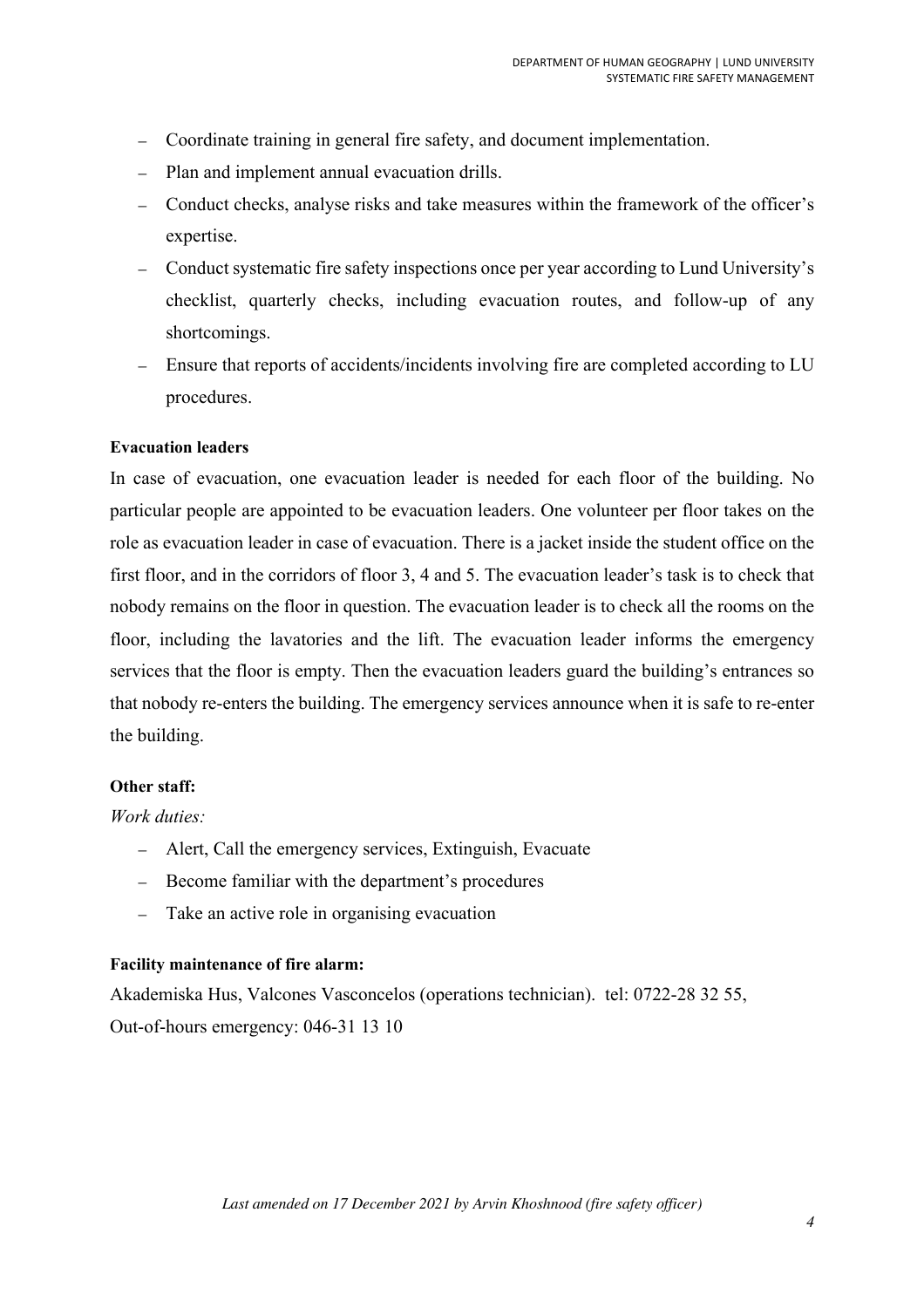# **3. TRAINING**

## **Fire safety officer**

Is to have the knowledge necessary to conduct the work. This is ensured through Lund University's training in systematic fire safety management. The officer should undergo training at least once every fourth year. The training covers:

- Regulations
- Systematic fire safety management the seven steps
- Emergency services supervision

## **All staff:**

Pursuant to a vice-chancellor's decision (18 December 2003) all staff is to undergo fire safety training once every five years. The training covers:

- How fires start
- How fires develop
- Basic fire prevention
- Evacuation and human behaviour
- Action plans and procedures
- Systematic fire safety management (SBA)
- Firefighting equipment, including practical exercises

#### **New employees:**

All new employees, including substitutes, are to be introduced to the department's fire safety management within their first weeks at work. The information will be provided by the fire safety officer.

## **Students:**

At the start of each new course, students are to be informed of the procedures applicable in case of fire/evacuation. This is to be done in writing through the *Student Safety brochure*. The brochure must be available on the department webpage and on the course pages on the course platform Canvas.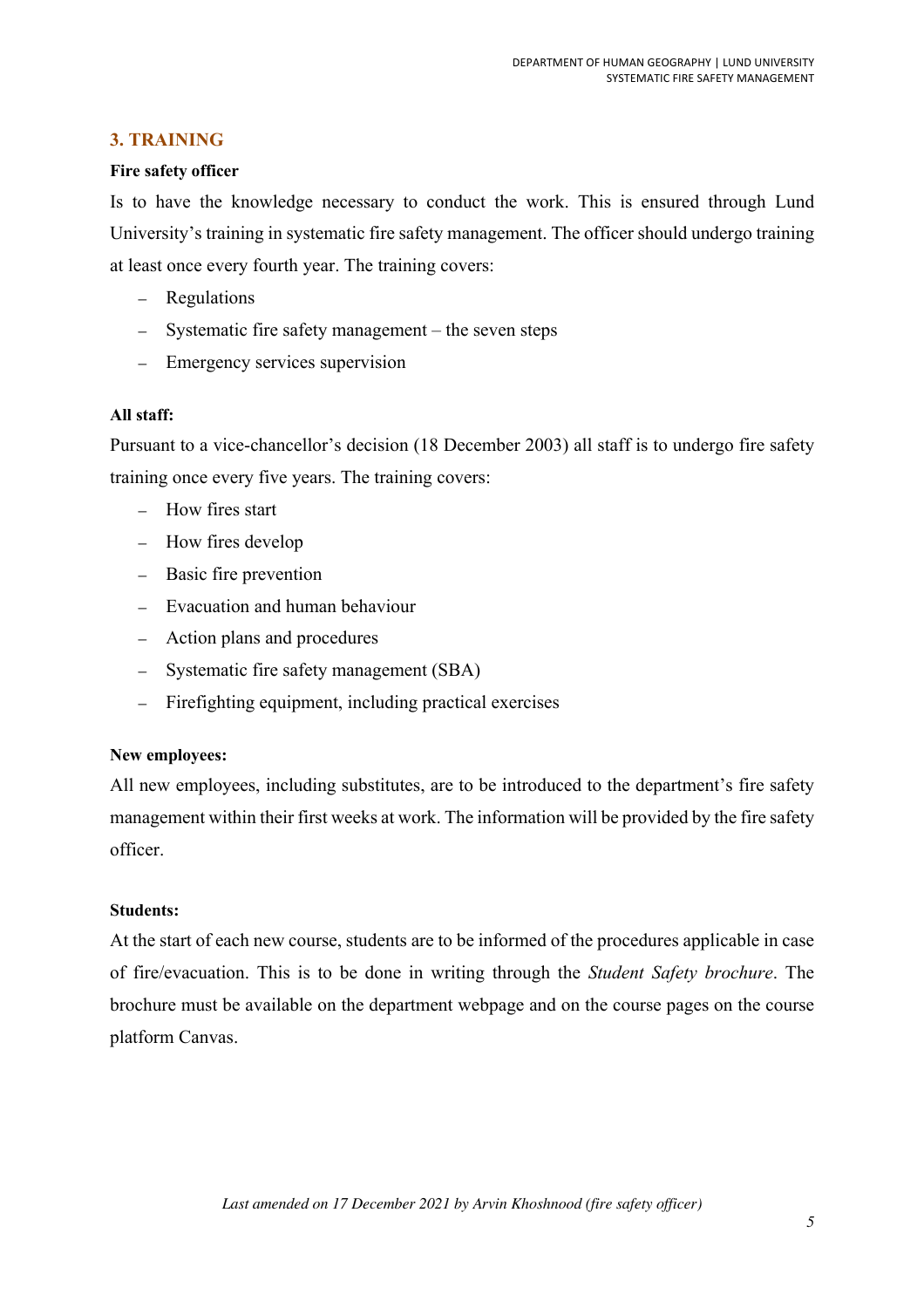## **Evacuation drill:**

An evacuation drill is to be held once per year. The drill can usefully be planned and implemented in consultation with INES.

# **4. INSTRUCTIONS AND PROCEDURES**

The following procedures apply at the department:

#### **Fire and evacuation precautions**

ALERT those around you that a fire has started.

SAVE and help people who are in immediate danger and evacuate the premises. If possible, close doors and windows to reduce the spread of fire and smoke. In a fire, smoke rises which is why it is easier to see and breathe close to the floor. Crawl out of a burning or smoke-filled room.

CALL the emergency services by activating an alarm or via SOS Alarm by phone 112 or 0 112 if you are using an internal phone, if necessary. Geocentrum has an automatic fire and evacuation alarm that also alerts the fire brigade.

EXTINGUISH the fire if you think you can do so without taking any unnecessary risks. Fire extinguishers are located in the corridors. Their exact location is shown on the evacuation plans.

EVACUATE the building via the evacuation routes indicated on the plans and guiding signs. Choose a smoke-free route and evacuate via the stairs – lifts must never be used in an emergency. Help each other and especially people with disabilities. Calm behaviour can save lives in a catastrophe. The evacuation routes must always be kept clear. To prevent the spread of smoke and fire, the evacuation routes are equipped with fire doors which close if the alarm sounds. The fire doors must never be blocked in an open position.

- *When teaching*: each lecturer engaged in teaching checks that all students, and any other participants, have left the classroom before the lecturer leaves the premises last and closes the door. Then the students and lecturer gather at the assembly point.
- *Student areas*: If there are staff members at the reception, they check the student areas on the first floor before leaving the building. The student area on the fourth floor will be checked by the evacuation leader on that floor.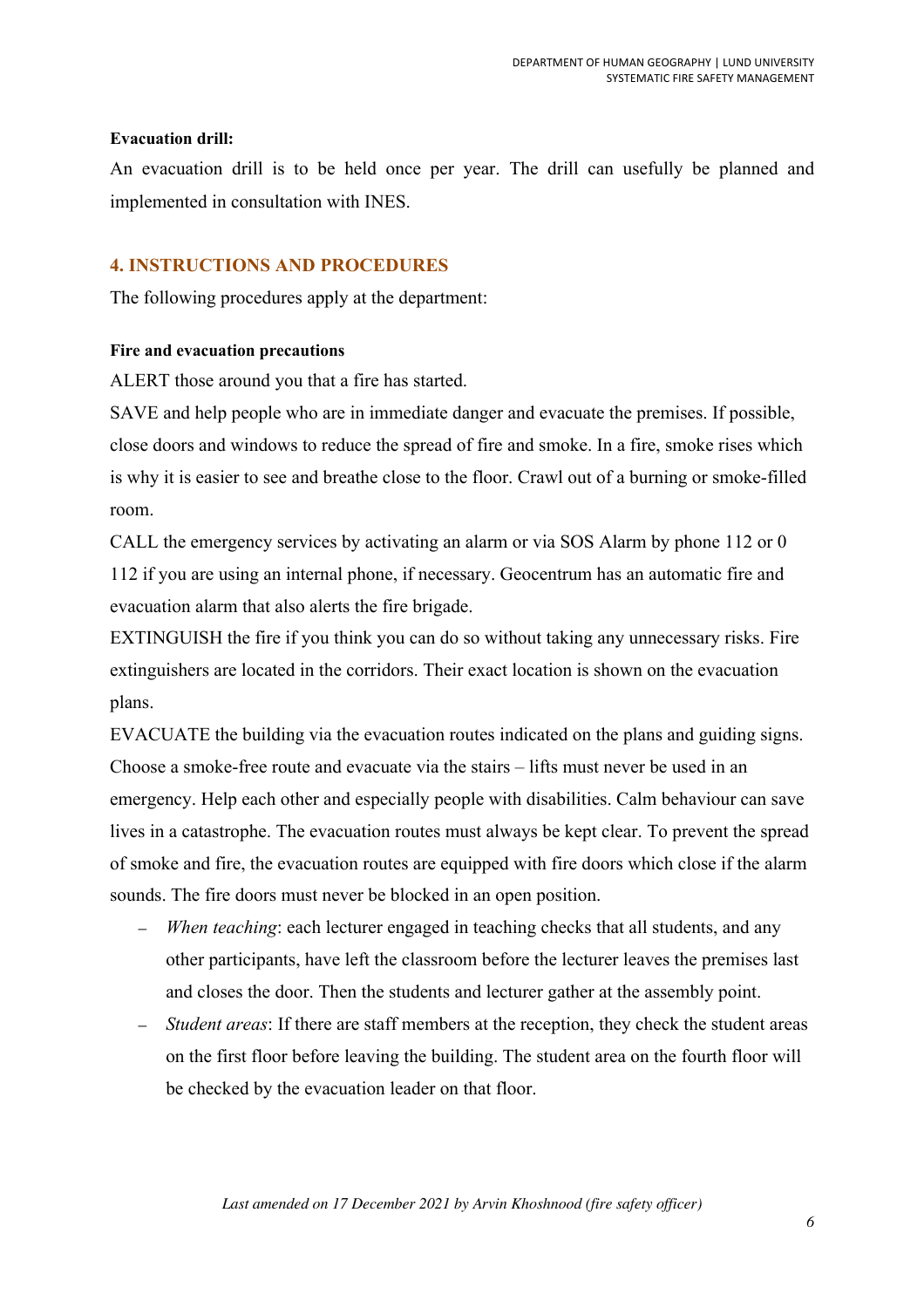- *Offices*: other staff help each other to ensure that colleagues in adjacent rooms evacuate the building.
- *If it is impossible to evacuate*: Each floor and the stairwell constitute separate fire cells. If you cannot get out of the building, go to a fire cell where there is no fire and contact the emergency services.

HEAD FOR THE ASSEMBLY POINT and wait there for information from the management or emergency services. The assembly point for Geocentrum 1 is at the southern end of the parking lot behind the building (between Geocentrum 1 and Gerdahallen, in the direction of the city centre). Students should gather around their lecturer. If anyone is missing or injured, report it immediately. The assembly point for the building is clearly marked on the evacuation plans and the location is signposted. Do not return inside the building until permission is given by the emergency services. Keep an eye on those around you. The University security staff usually act as communication officers in an evacuation. Look for people in high visibility jackets marked "UNIVERSITY SECURITY".

## **Daily routines:**

- Lights are to be switched off in rooms which are not in use.
- Rooms and corridors are to be neat and tidy. Evacuation routes must be kept clear.
- Smoking is not permitted within 15 metres of the entrances, to avoid smoke being sucked into the building by lower indoor pressure. Cigarette butts are to be disposed of in appropriate containers.
- Storage of flammable goods or chemicals is not permitted on departmental premises
- Waste is to be sorted according to instructions. The waste sorting room constitutes a separate fire cell.
- Coffee machines/kettles are only to be plugged in to sockets equipped with a timer

#### **Other procedures:**

- Information to new employees is to be provided during their introduction to the workplace and to students through the course platform Canvas before the start of each course.
- Report incidents, or if you discover something that requires intervention, to the fire safety officer or the head of department. Incidents are to be documented in an incident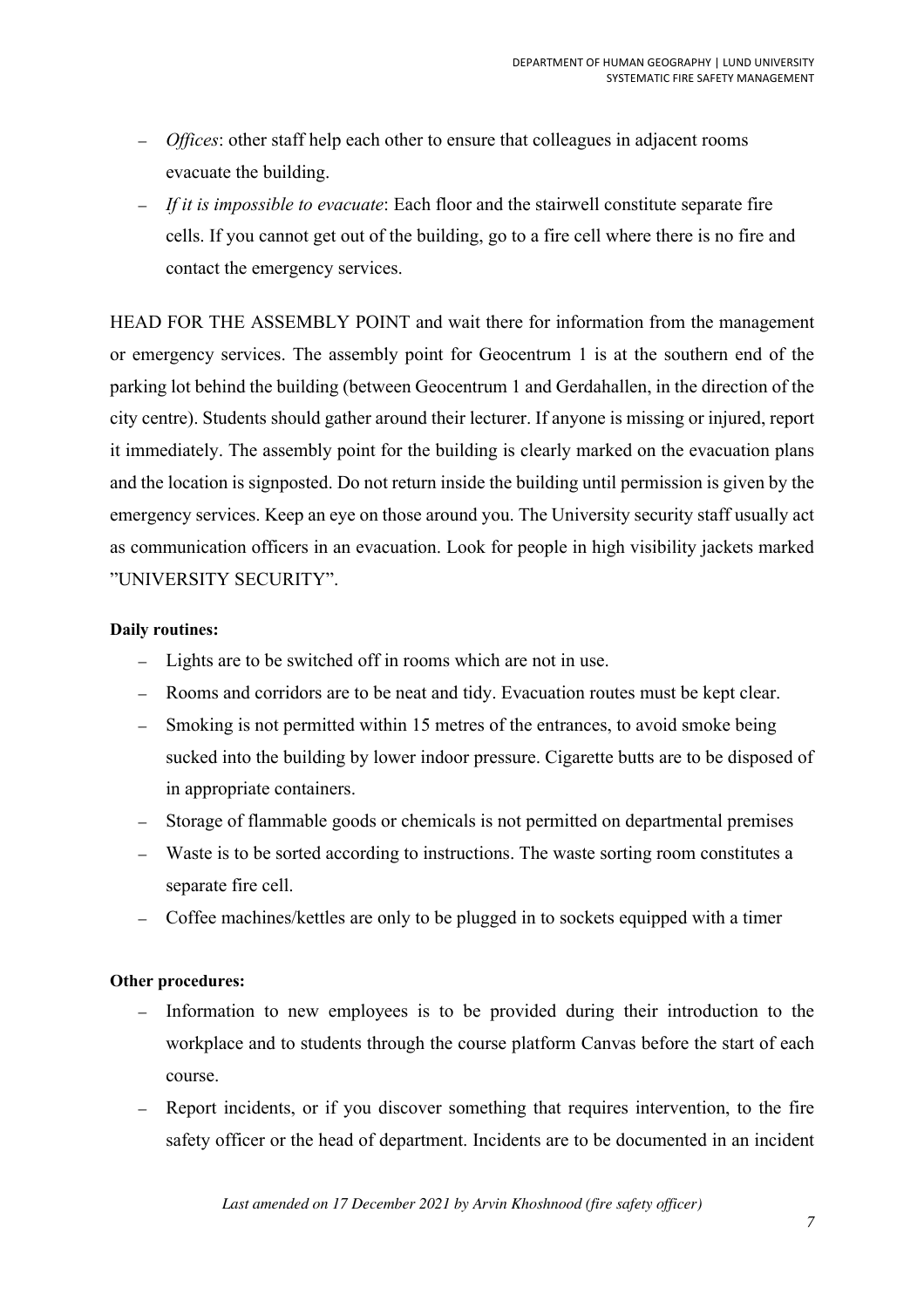report signed by the health and safety representative and the head of department and sent to the registrar.

- In case of hot work (welding, cutting, etc.) the contractor must have a valid hot work certificate. Permission is normally only required for fire-classified premises. Contact the caretaker.
- Party activities on departmental premises must be authorised by the head of the department.
- No overnight stays on the premises are permitted.
- Candles must not be placed close to flammable objects. Tea lights must not be positioned close together as they can overheat. Hold your hand behind the flame when blowing out candles so that parts of the wick do not come off. Do not blow out all candles at once, as this can produce enough smoke to set off the fire alarm. Never leave lit candles unattended.
- In case of renovations or changes to the premises, contact the building supervisor and the head of the department.
- If there is a power cut,
	- o the alarm system and the emergency lighting system will stop working after a time. They are connected to back-up battery power. Akademiska Hus is responsible for checking power restoration, operation and maintenance.
	- o the ventilation and climate control system will stop working. Akademiska Hus is responsible for checking restoration.
	- o the lifts have back-up battery power for alerting the emergency services. Checks of the emergency alarms are carried out regularly by Akademiska Hus. In case of a power cut during working hours, the reception desk manager for the day checks that no one is stuck in the lift. Outside working hours, the security company checks the lifts when doing its rounds.
	- o at night the premises are dark and there is no emergency lighting. Pocket lights are kept at the reception desk.
	- o access systems and code locks are rendered inoperative. Staff can exit the building, but cannot enter again. Checks of the lock mechanisms are conducted regularly.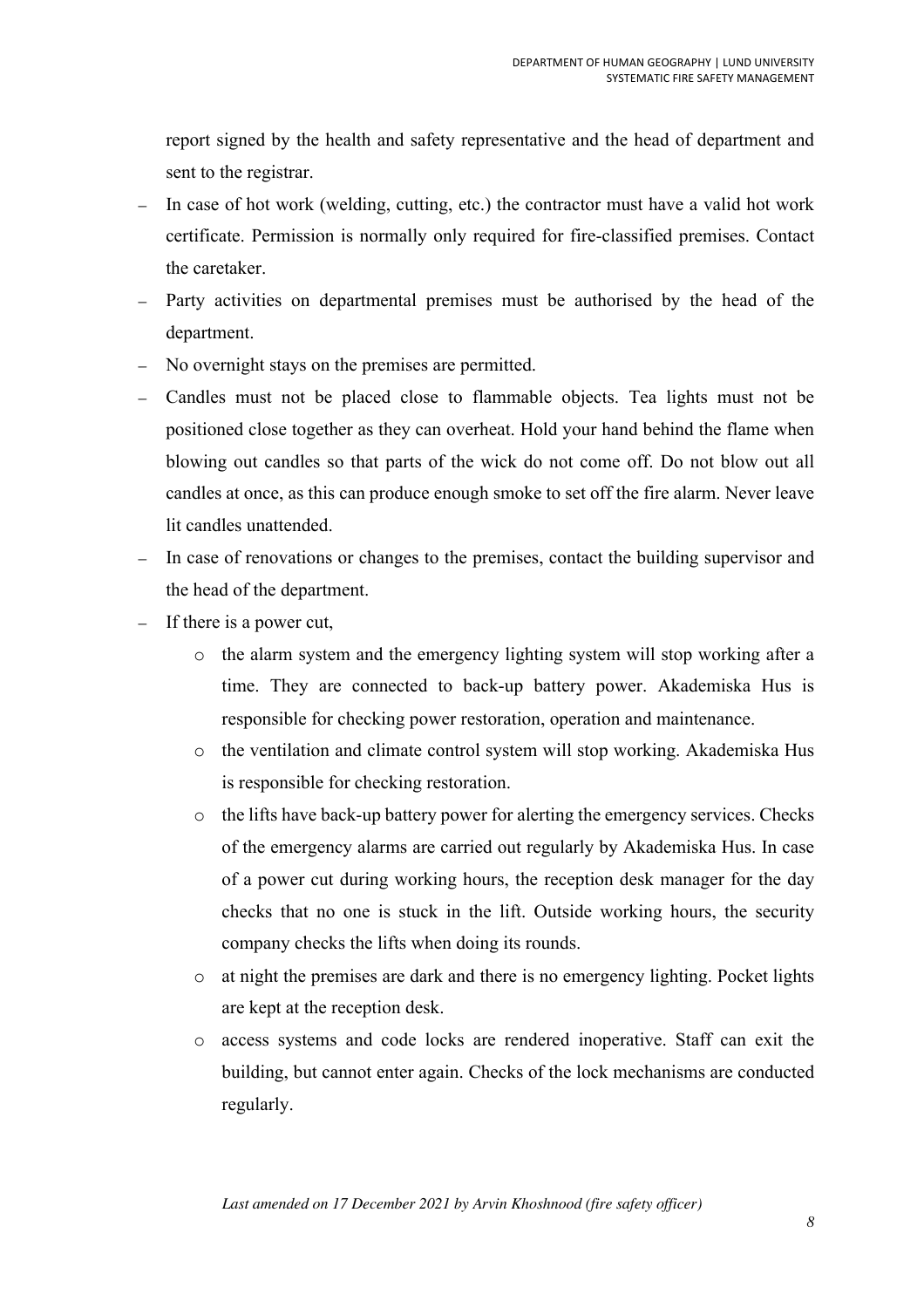All employees are responsible for ensuring that established procedures are followed.

## **Particular risks:**

Teaching and office work are conducted on floors where staff and students with certain disabilities or insufficient sense of direction may need to use the lift to get in and out of the building. There are no temporary evacuation sites in the building.

Each floor constitutes a fire cell and the stairwell is also a separate fire cell. In case of fire, people who are unable to leave the building by themselves or with assistance from others are to retreat to a fire cell where there is no fire and attempt to notify the emergency services of their location.

# **5. DOCUMENTATION OF FIRE SAFETY**

#### **Fire safety inspection report:**

Kept with other systematic fire safety management documentation by the fire safety officer.

#### **Building plans:**

Included in the fire safety management documentation kept by the fire safety officer. Is to include:

- Fire cell boundaries including their fire safety class
- Evacuation routes including the location of signage
- Location of fire-fighting equipment, such as fire extinguishers
- Fire safety technology installations

## **Evacuation routes:**

These are displayed on each floor of the building

#### **Alarm:**

An automatic fire and evacuation alarm, connected to the fire brigade, is installed in all buildings, and checked according to operational and maintenance procedures.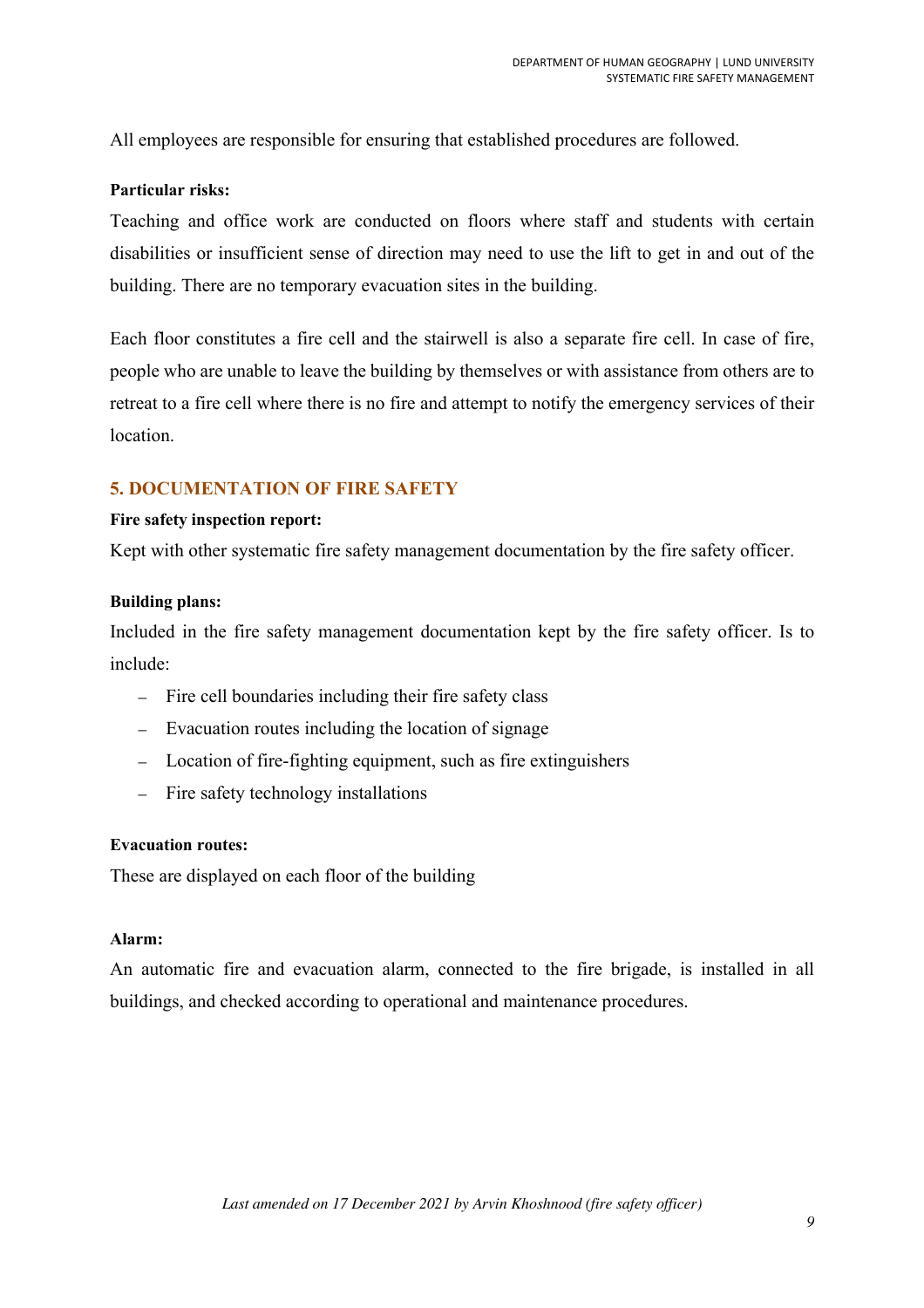## **Fire cell boundaries:**

Each floor of the building constitutes a separate fire cell. The waste sorting room, the south stairwell and the north stairwell including the lift constitute separate fire cells. Each fire cell is to be able to withstand fire for approximately 60 minutes.

## **Smoke vents:**

The building has no smoke vents. Airing can be achieved by opening the windows in the stairwells.

# **6. OPERATION AND MAINTENANCE**

The following fire safety technology structures are installed and must be checked and maintained. Inspection certificates and reports are available from Akademiska Hus and in the documentation kept by the fire safety officer/fire safety coordinator.

# **Fire alarm:**

Functional check once per quarter *Responsibility*: Akademiska Hus

Audit inspection: once per year *Responsibility*: Akademiska hus

Evacuation drill: once per year *Responsibility*: fire safety officer

**Evacuation route signs (lit/translucent):**  Checked 4 times per year.

*Responsibility*: Akademiska Hus

Service on uninterruptible power supply (UPS), once per year *Responsibility*: Akademiska Hus

# **Evacuation routes:**

Checked 4 times per year. *Responsibility*: fire safety officer/fire safety coordinator

*Last amended on 17 December 2021 by Arvin Khoshnood (fire safety officer)*